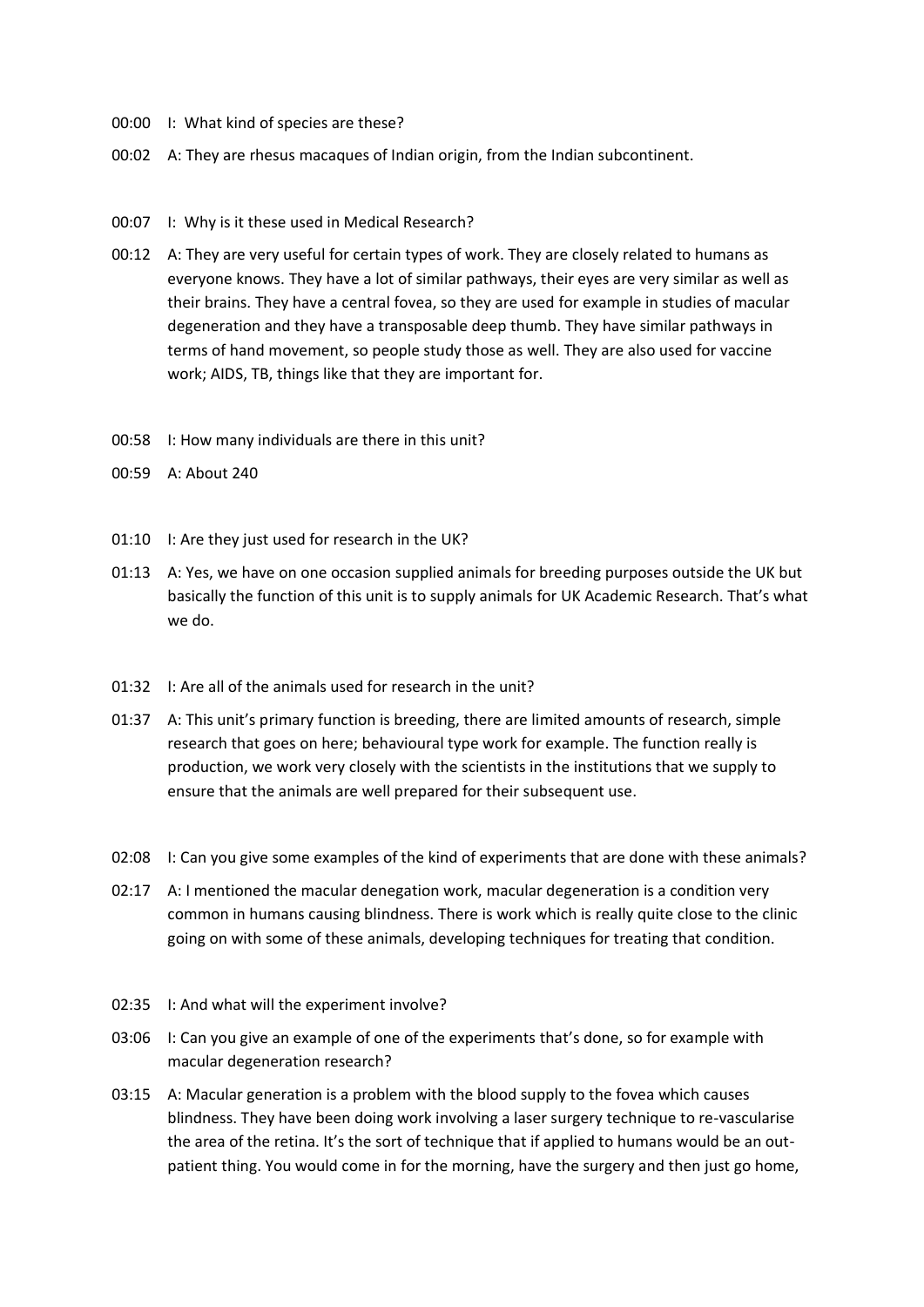all done by laser. They have been developing techniques that may well be, about to be applied in humans.

- 04:17 I: Can you imagine a time when we maybe won't have to use Macaques?
- 04:22 A: Yes, it's probably a long way away. Unfortunately it would be nice if didn't have to use them. I do believe genuinely they should only be used when it's absolutely essential. That time could well come, in theory at least but not in my life time and not for quite long time I suspect. The animal model cannot be replaced by computers at this stage. Although there is a lot of computer work done for this type of work too.
- 04:53 I: After they have been researched on, do they ever come back here?
- 05:07 A: Yes they do. In fact Jim who is sitting there has been used for research. He was used for cognition type studies, simple studies. I don't know exactly the tasks that he carried out but touch screen type tasks or something like that. When he completed his studies he came back here and he has been happily running a breeding group ever since. He is not alone, there is quite a few that have come back. For the more invasive type studies it's not possible for animals to come back, they may need to be killed at the end of the study. If when the researchers have finished with them and they don't need them and they are in good health, then yes it's something that happens quite regularly actually.
- 06:16 I: After the research has been carried out, do they ever come to the unit here?
- 06:19 A: Yes they do. They have to be in good health and they have to be checked by Vets before they come back. Jim is an animal that was used for cognition studies and he came back quite a number of years ago now and has been happily breeding ever since. Nobody wants to put these animals down unless they have to, clearly if they are in good health it's quite a nice environment for them here. As far as we can tell they are happy and we do the best to ensure that they have the ability to fulfil their behavioural needs. It makes sense.
- 06:55 I: What happens to the animals that are no longer needed for research?
- 06:59 A: There are a few that come back here. It may be that at the end of the study that they have to be killed because they need to take tissues or something like that. We have breeding animals here too, eventually they will reach the end of their life. They may not be breeding, they may develop conditions or problems and need treatment. There comes point when they have to be put down as with your pet at home potentially.

## 07:33 I: How is that done?

A: It's done by an injection, on overdose of anaesthetic. When we do have to unfortunately kill them, then we would supply tissues to scientists that need them to make sure that we make the most use of the animals that we have here.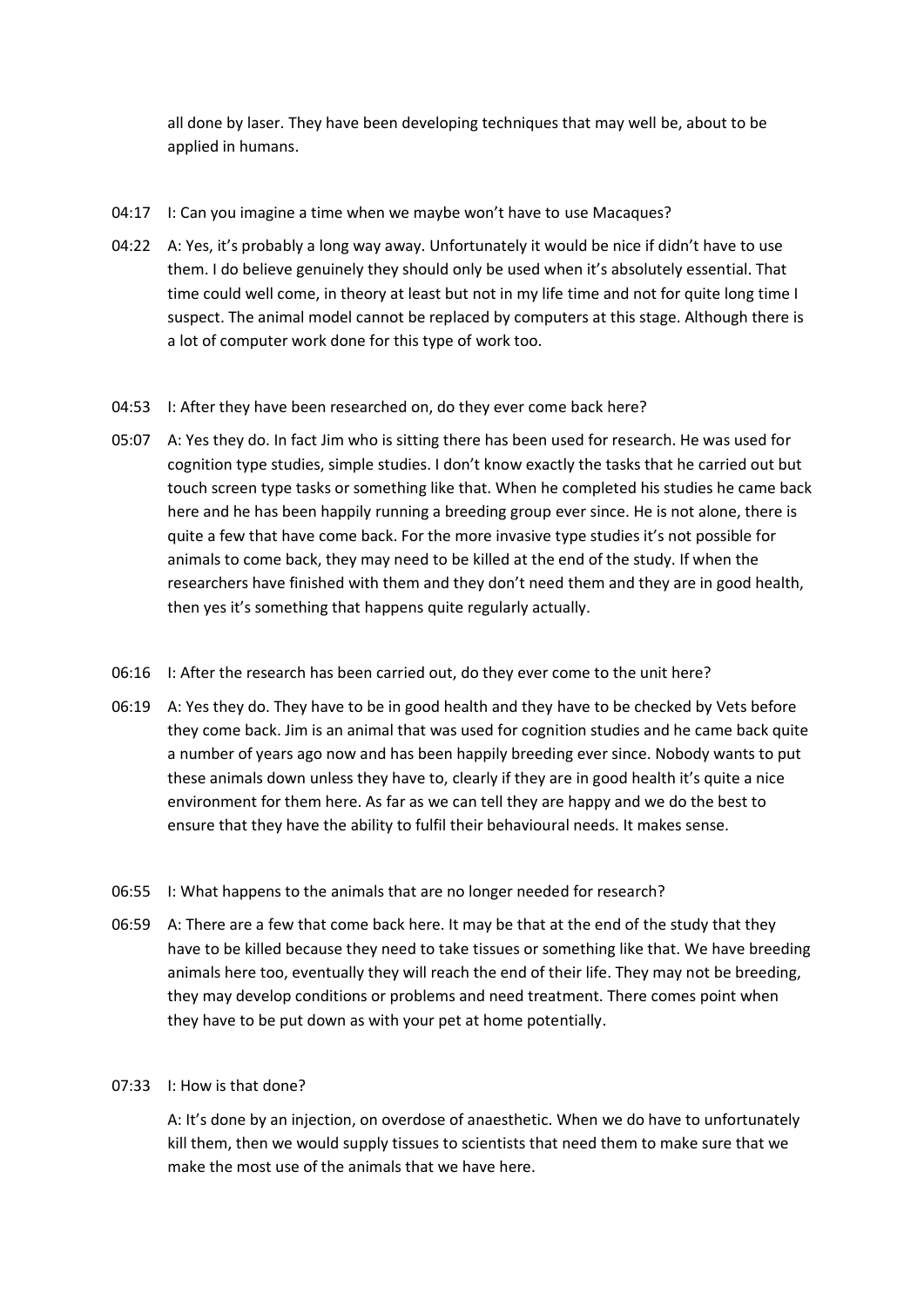- 07:57 I: Does anyone have independently check to see that the animals are being look after properly.
- 08:08 A: We have regular inspections from the home office so that's their role. We also have oversight from an ethical review process and we have people who come from various parts of the country to meet here and discuss how we are handling the animals, their welfare and what we might do better. We do get advice from various sources, we do strive to do our best to care for them as well as we can, it's very important.

## 10:57 I: In this room here, how many macaques are there?

11:00 A: There are just actually 5 animals in there, it's quite a small group. The group size in the colony ranges from that to about 12 breeding animals plus offspring. Macaques have in the wild as well as in captivity, have a very strong social hierarchy. It's essential in maintaining good welfare. The male is the overall in charge CEO if you like of the little organisation and he has an alpha female who is executive director and then there is a chain of command going down. That hierarchy is inherited, not necessarily genetically but the alpha female, her offspring will eventually form the alpha female of the group. It becomes a stable thing going on through the generations and that stability generates good welfare. The animals know their positions in their society and will maintain that. Where that breaks down then you will get an increase of aggression, fighting, squabbling, not that different to groups of people. It's actually a great way of trying to manage the colony. We try and encourage and stabilise the groups in that way. We will retrain female offspring within the colony for subsequent breeders.

## 12:44 I: Are individuals ever moved between colonies and if so why?

- 12:49 A: For logistical reasons there can be reasons. If for example the group isn't stable or isn't as stable as one would like there can be increased aggression, so we would have to take animals out for that. It's not the situation we would ideally want but it does happen, these animals can be quite aggressive towards each other and we have to manage that, so occasionally we have to take animals out for that reason. As you can imagine the group size would potentially get bigger and bigger, these rooms we think are ideal for about 12 breeding females and a male. Under the new directive we could have more than that, but we think in terms of managing a stable group that is about right, so ultimately one would have to split up groups for that reason too. Also, of course the offspring have to be taken out at some point because they are going to go off to institutions for experimental use.
- 14:03 I: Are these colonies mimicking the way that these animals live in the wild?
- 14:09: A: In so far as it is possible yes that is what we are trying to achieve here. There are distinct differences, although we have got what looks like quite a lot of space, there is always more space in the wild. There is more space to flee and escape if you need to, if you are being aggressed by one of the other animals in the group.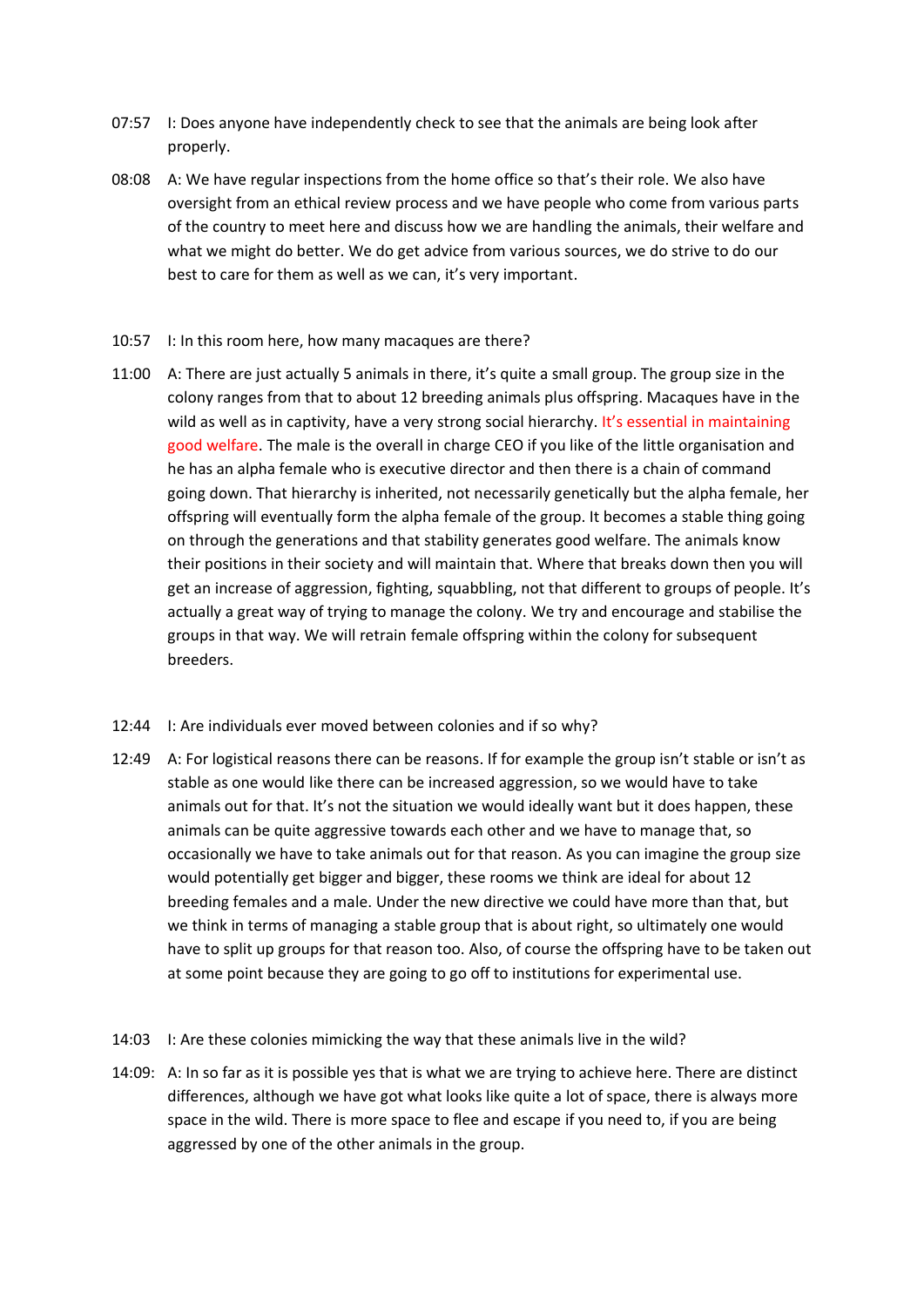- 14:41: A: The other thing in the wild is that what would tend to happen is the males would go off and they wouldn't stay within the group, they get expelled. Their life expectancy in the wild might be less because they have to go and fight to find themselves another group.
- 15:30 I: What happens if there is fighting within the colonies here.
- 15:34 A: That is one reason why we need a good stable hierarchy to minimise that. If there is fighting the animals need to be able to escape and clearly within a room, a facility there is less room in this place to escape than there would be in the wild. That is one reason why we have things like the enrichment and the tubs and the visual barriers. If they want to get out of sight of somebody that is not very happy with them they can do that, they can go through the little pop hatches into the next room. It's important that we have as stable a group as possible to minimise that. Compared to the wild we don't have as much space but then we probably have fewer threats too.
- 16:39 I: In the enclosure they have got some balls and some ropes that they can swing on. Why is that there and what do they do?
- 16:47 A: It's environmental enrichment; which is really actually providing the facilities for the animals to behave as naturally as possible and fulfil what their behavioural needs are. So we have things for them to climb on, in the wild they would climb on trees, they would swing on things that flapped around like vines or something, we have the fire hoses. We see them using them, how we actually asses how much they actually need them, it's quite difficult. The technicians do know their animals very well. They have known these animals for years, some of them are 20 and they have probably been in the colony longer than most of the staff. The staff know them all individually, they can tell if they are in a good mood or when they are in a bad mood. They will sometimes say, 'oh so and so is in a bad mood today'.
- 17:37 In terms of the enrichment, we have got a lot of bedding. That's not just to soak up urine and faeces. It's actually there to provide enrichment, so the straw and shavings mixed and the animals will pick around in that. We also feed them foraging materials which are mixtures of various things which have been pulled together like lentils and various types of seeds and herbs. There are tiny little particles which you would never think they will be able to find but they do find them. Those just get thrown in and the animals will spend hours foraging. That's very much a natural behaviour too that they would display in the wild, they will look for food and they would look on the forest floor and we can provide that here. Clearly, it's something that one can't help but when watches to think that they like it. We know it's a natural behaviour, we do make a certain amount of assumption because we are allowing to fulfil a natural behaviour but actually they like it. I think that it's a general accepted theory that allowing those behaviours to be expressed is very important. We have to do as such as we can along those lines despite the constraints that we have of captivity which is primarily space.

19:00 I: Do you work with behavioural psychologists to assess their behaviour?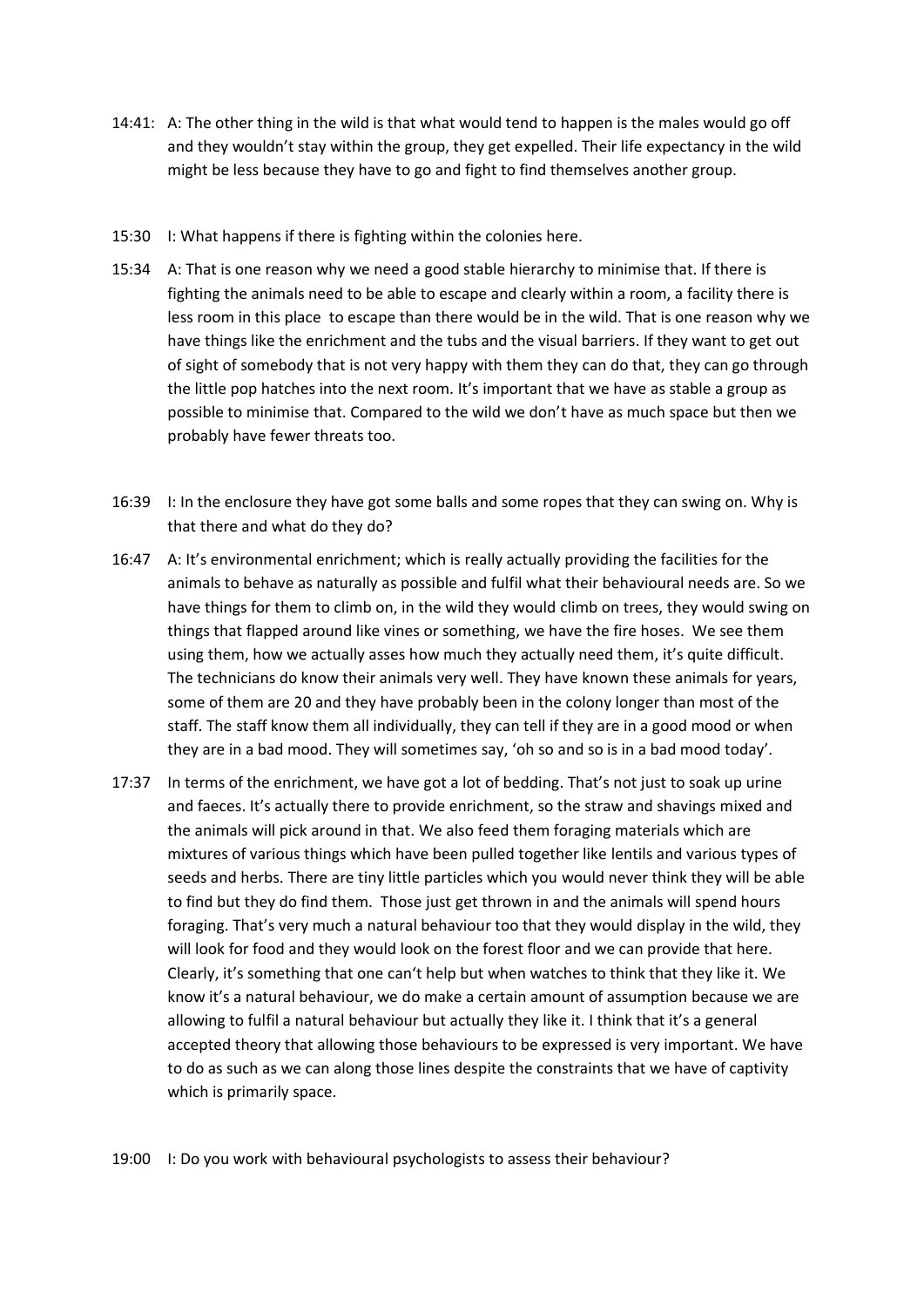19:06 A: We do work with scientists to some extent on assessing behaviour. It's something the unit could do more of and we want to do more of. We have got a number of potential projects coming up, funding through the NC3R's, where scientists are going to come here and carry out programs of research; assessing behaviour in different circumstances and how perhaps animal behaviour can be managed better, and the animals can be managed more effectively in the captive environment for their benefit. Having an animal that is very fearful and afraid is not going to be good for carrying out the sort of tasks that some of these scientists want, like a touch screen task where they have to select from options and then get a food reward. If they are fearful and stressed they are not going to perform, so they need to be behaving as naturally as possible and be relaxed.

## 20:15 I: NC3R's

- 20:17 A: The national centre for the 3R's. They are tasked with encouraging and supporting refinements and reduction, replacement of animals in research. Primate usage may be one of the smaller areas but it's also one of the more sensitive. There is quite a lot we can do to improve the welfare of the animals in the captive environment and they clearly want that to happen, we can work with them to achieve that.
- 21:03 This is a group of youngsters, from a year. Sadiv is 3 years plus and we have them in between. The tattoos are on an annual basis so we have a letter for each year.
- 21:32 I: Is the hierarchy established already?
- 21:34 N: No it won't be established with the younger infants and kids. That establishes as they grow older. Hierarchy is inherited within groupings, maternally. It's very strong. These guys have been removed from mums and they will go into compatible groupings and they will grow together.
- 22:14 I: Packed together in this colony for the length of time that they are at the unit.
- 22:19 N: These guys will be models for science for future, that's why they were removed from mums. These will be prepared for use in the future.
- 23:25 I: The whole process start within the adult grouping, so from birth they have contact with us. That doesn't mean hands on contact but that they are aware of us. When they transfer from here we have core staff that follow them through and continue that interaction and habituation.
- 23:54 I: Do you ever feel that they are scared of you or do you work up from the contact?
- 23:59 N: We work up from the contact. I would not expect a monkey to be scared of us, that is not a useful situation at all and wholly inappropriate.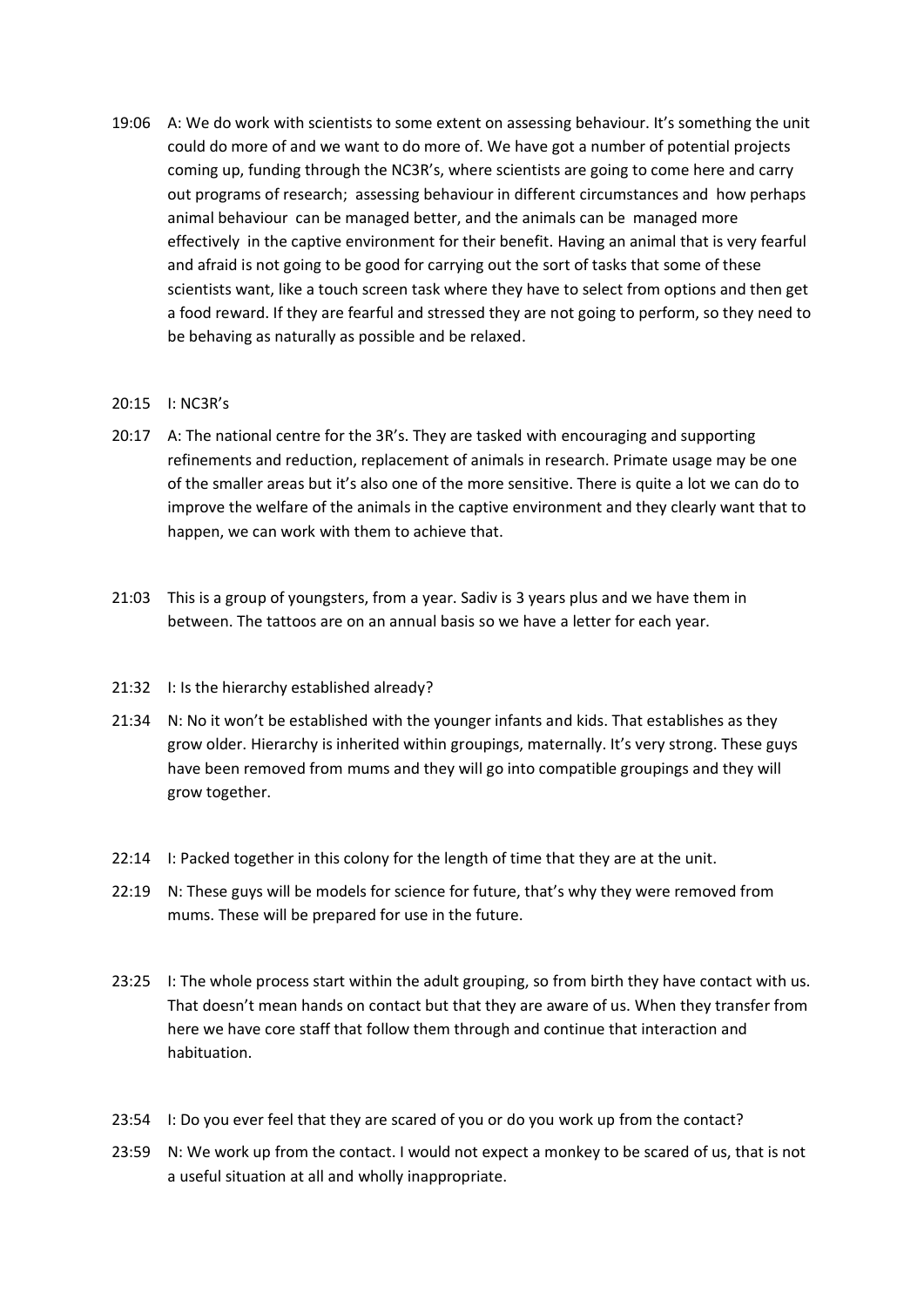- 24:20 I: Are any of them related here? Are there brothers and sisters?
- 24:23 N: Yes, Vice and Versa are brother and sister. The rest of them aren't brothers and sisters, they are not half siblings.
- 25:29 N: That's normal, that somebody being told off, that's just a grab and contact.
- 25:47: N: It's quite a big deal for them when they are removed from their native grouping.
- 25:53 I: They are not so keen on these ones.
- 26:21: N: That was a door squeaking, so something is happening. Anxiety goes up, goes up high, asses risk and come back down. With these being youngsters that's a very normal behaviour, normal and natural thing. It's how quickly they come back.
- 27:07 N: And they all progress at different stages.
- 32:23 I: What are the noises that they are making at the moment?
- 32:25 N: Cooing noises, they are reassurance and they are positioning noises.
- 32:30 I: And the squeaking?
- 32:31 N: The squeaking, that could be a result of tension or a re-directive threat. You see Sadiv here, she is pushing some of them around and keeping a pecking order in place as in hierarchical one.

Hierarchy at this point is generally reinforced through eye contact and body language. Further down the scale at grab or place.

- 33:06 I: Do they ever make noises using their surroundings and does that ever mean anything?
- 33:11 N: Yes, they will use buckets and things to bash against walls, more noises more attention. I'm here, don't react just ignore it, it'll be fine. These guys are like young kids, they are teens. That was just something that he didn't know how to respond to. The appropriate response, you can see him, he is watching Sadiv. These guys are like us they are learning throughout their lives. He will allow her to take, she is dominant over him. He is not going to intervene.
- 34:38 I: They do recognise if you call their name?
- 34:51 I: You have given them names and can they recognise the call if you were to call their name?
- 34:56 N: Not at this point, we need to do some work with tagging with these animals. Everybody does their own thing, so that can be quite hard. Depending on the user and their requirements, that's when we will have the feedback into what they want so that it can be put into place here. If they are going to use names and tag them, then that is something we can do. Certainly from a training purpose it's far better to have a name. I find it quite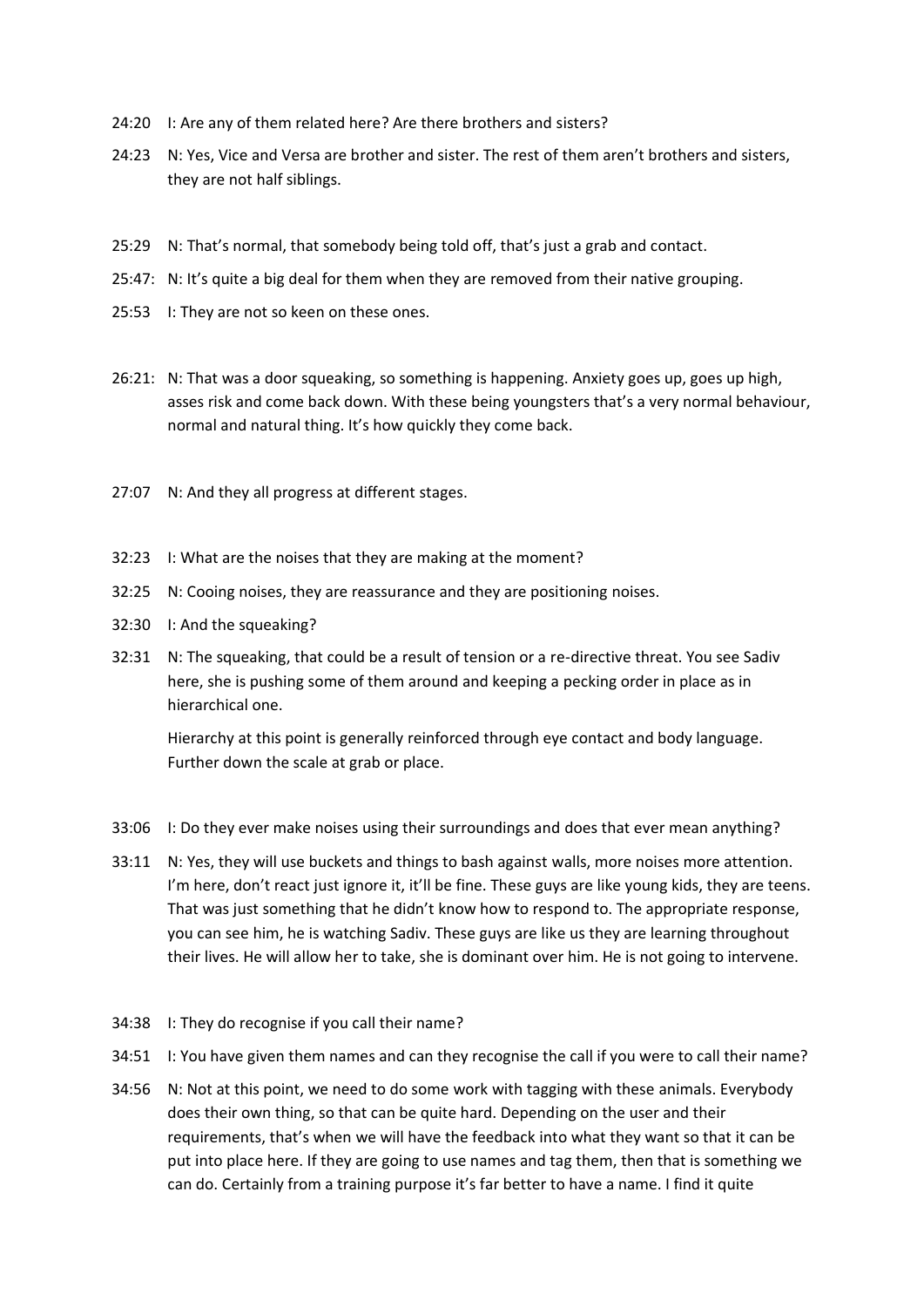aversive to have a barcode. I would want to see a relationship. The first thing you do when you meet somebody, hello and there is always a name afterwards. It's that very first start. Unique names for unique peeps.

- 38:24 R: So tell me what this is about.
- 38:27 N: This is blackcurrant. We would use it for contact and reinforcing positive contact with us. We would also use it if we had to treat an animal with antibiotics. Rather than using a needle and syringe, we would be able to put the antibiotics in this and give it to them, making it a pleasant experience. No need to inject and remove them from their social grouping.
- 39:49 I: How is this colony different?
- 39:50 N: This is a breeding group. This is Jim, he is a breeding male. We have one male with multiple females. We have the odd females around, we have got Gracie, Beth and Biddy. These are far more mature. Jim is 21 this year. These guys are where it all starts. These guys produce the offspring and the kids for scientific use. This is where our interaction with them starts from day one.
- 40:36 I: What are you feeding them?
- 40:39 N: I've got cereal in my hand here. I don't like to give them too high a calorie reward. When we are training we have a wage. If we are training we increase the wage for doing something that we want them to do. At the moment this is just a positive reinforcement and a high, it allows me to check them and it makes it a positive experience for them.
- 41:15 I: Tell us about Jim.
- 41:17 N: Jim I met a long time ago. I worked or another company and he was issued from the colony as an experimental model. Using a scientific program of which I was part of, I was a supporting part so I have performed procedures on Jim, consciously.
- 41:43 I: What kind of procedures? What was involved?
- 41:47 N: That would have been dosing a drug compound and also withdrawing blood on a routine basis. I would also have been helping the Vets, supporting them during a health screen.
- 42:03 I: Has your relationship that you have gained through feeding them like this, does that help when it comes to the research?
- 42:10 N: This was started a long time ago, so when I first met Jim, he was a little over a year old and we started a program of interaction with us, as human beings. We wanted the contact and we wanted the cooperation. To do that we needed to gain trust and respect and have a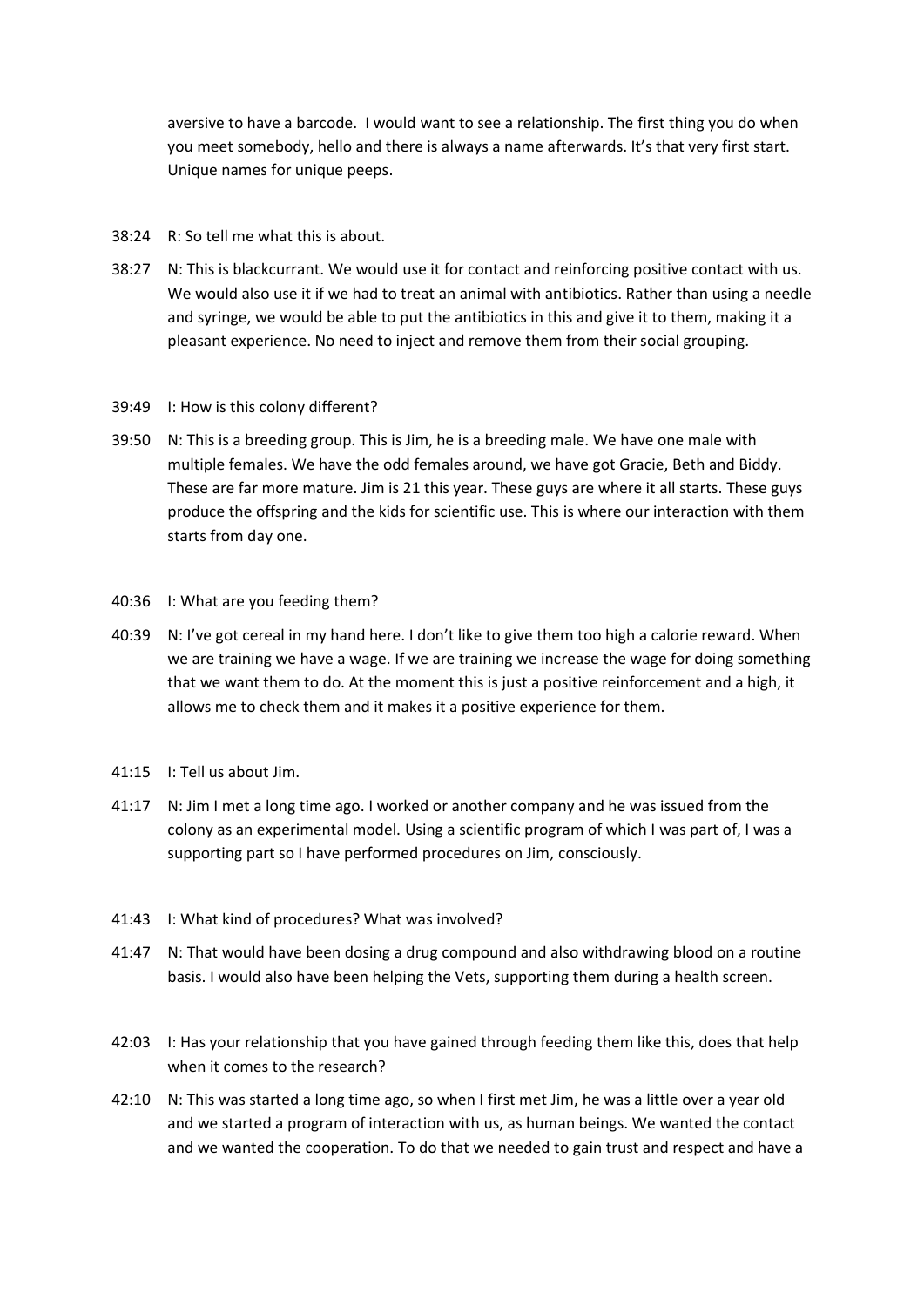honesty about what was going to happen and also that supported training events that we used within science at that point in time. It allowed us a closer contact and awareness.

- 42:56 I: Do the monkeys miss one another when one of them is removed from the colony?
- 43:01 N:That's a hard thing to answer, I would say yes they do. Any removal from the grouping is missed. They are a social animal so everyone has a role to play within that social group.
- 43:27 I: Do you have favourites within the colony?
- 43:32 N: I do. Everyone is a favourite to a degree but I've known Jim for about 20 years so I guess Jim is my favourite
- 43:46 I: What is the life expectancy of these monkeys?
- 43:49 N: Within captivity it is far more than it is in the wild. These guys can easily live until 25. We have a great veterinary team, we have no issues from predation which they would have in the wild or parasitism, injuries, we can overcome all of that and disease and we do , hence they do live a lot longer. I doubt if I could speak freely, that Jim would actually be around if he was in the wild at this stage in his life.
- 44:33 I: How often is their health checked by the vet?
- 44:37 N: We have 24/7 veterinary cover. If there is any problem that we see or we have a concern about we will have a vet attend immediately. We also perform an annual health screen so we check serology, bacteriology of the animals to make sure that they are healthy and that they are fit. We treat if they are unwell. We need physically healthy animals for science, we need psychologically healthy animals for science as well.
- 45:22 I: What kind of illness might they get living in captivity? What are they being treated for?
- 45:28 N: They will fight in captivity, so they will get treated for fight wounds for example. As they get older they suffer from the same or very similar things that we do. On occasion Diabetes, Arthritis. We would take care of them and make sure they stay fit and healthy.
- 46:09 I: Are you able to see when they are happy?
- 46:16 N: Happy is a hard one, content yes that's easy. I can certainly tell when they are grumpy, that's for sure.
- 46:34 I: How do you know when they are grumpy?
- 46:37 N: Their facial characteristics change, so does their behaviour, body posture , stance locomotion, the general atmosphere in the room. When you walk into the room and there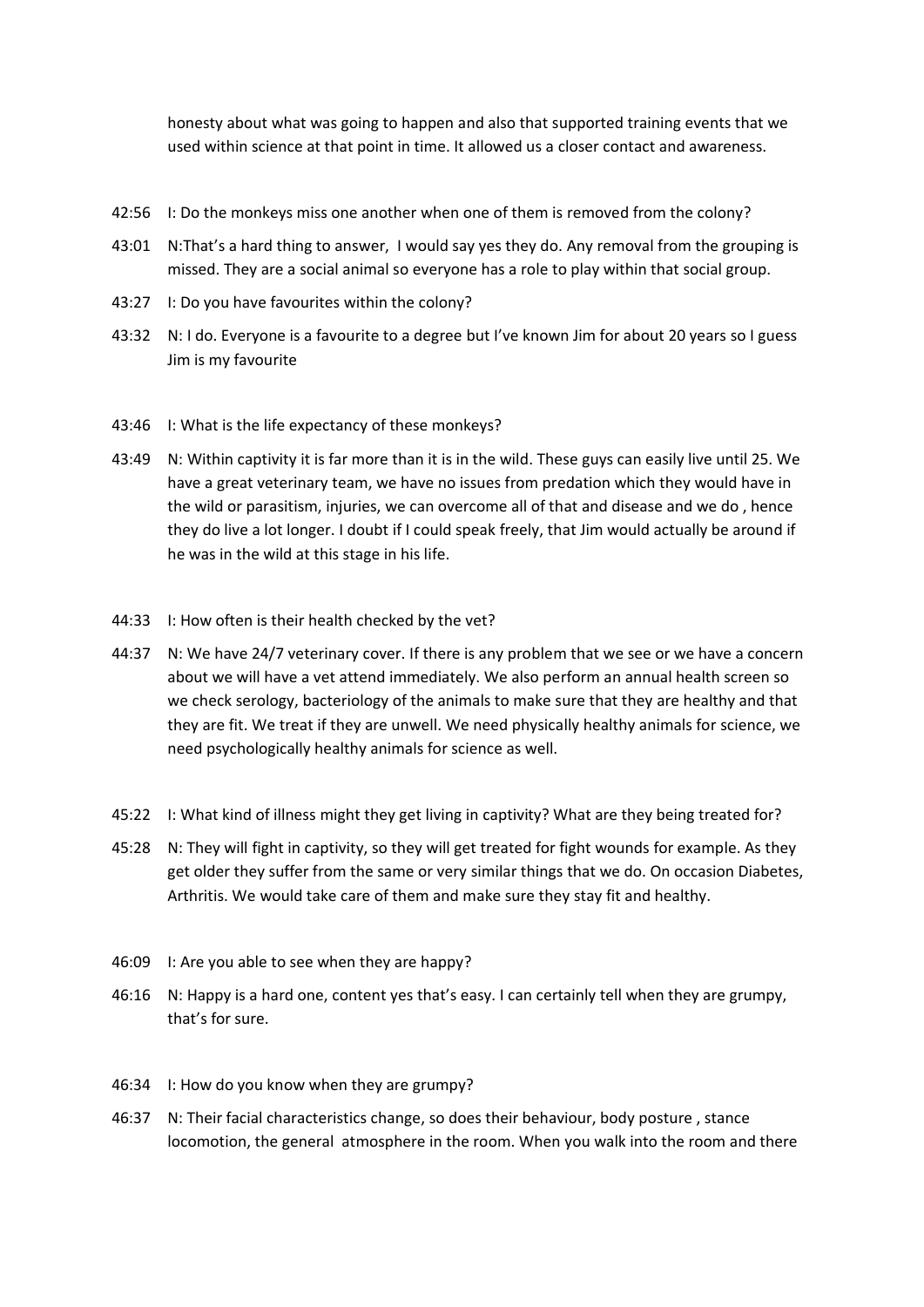is this kind of awful eerie silence. One member of the group being unhappy or grumpy that can change an entire atmosphere in the room.

- 47:03 I: The animals that have come back here after having been involved in research, do you think they have an equal quality of life?
- 47:14 N: I think they do, yes. I have to admit that when Jim was returned to the colony after use, I use to think as a technician, I wonder how he is doing, I wonder what he is doing. Is it enough to being in breeding? Quite clearly it is.
- 47:41 I: What do you enjoy most about working here, what is the best bit about it?
- 47:47 N: There are so many things that are good for so many different reasons. Having the right models for the scientists that you know are going to work well is one. The pleasure of having a relationship on a daily basis with these guys is another. It's unsurpassed actually.
- 48:19 I: And what about the worst thing, what don't you enjoy?
- 48:23 N: I don't think that there is anything I don't enjoy. There are certain events that happen where you kind of walk a tight rope. For example, we had a caesarean section which is a rare occurrence here, very rare. We had a vet attending and you have an expectation, you know that in reality the baby may not survived. Everyone was there, everything was being produced and we all expect the baby to live and that exactly what happened one day on this event. The first time I'd ever seen it in 25 years, the yay in the room when the baby came out, the baby was alive, everyone was rushing to support mum and everyone was rushing to support the infant. They are still in the colony, they are very happy, both thriving.
- 49:42 I: And you can identify these also because they have got the names on their chest. Can you tell us a bit about that?
- 49:48 N: The tattoos, there is a legal requirement for a permanent identification. The flip side of that is that each these animals is unique and has a unique ID and that should be a name. Jim is Jim, we've got Graceline, Bunny and Betty. If you were training these animals then the first contact is to have a name that you can tag them with and to start with. The same way we would greet somebody, we wouldn't greet somebody with a barcode, we would great them with a name. It seems most appropriate to start that with a name that you can take forward and carry on and pass on if they are going to become scientific models. It increases the contact between staff and personnel working with them. It brings them together to have a more level basis to start working with.
- 50:53 I: The name on the chest, how is it permanent?
- 50:57 N: It's tattoo. We will tattoo all the animals here, there are required to have one once they are weaned from mum. We will sedate the animals they will be anesthetised, asleep. Then we do the tattoo ourselves, we send people away on human tattoo courses. We apply the same methodologies and use the same instruments as in a human tattoo and except these guys would be asleep in contrast to us if we have one done.